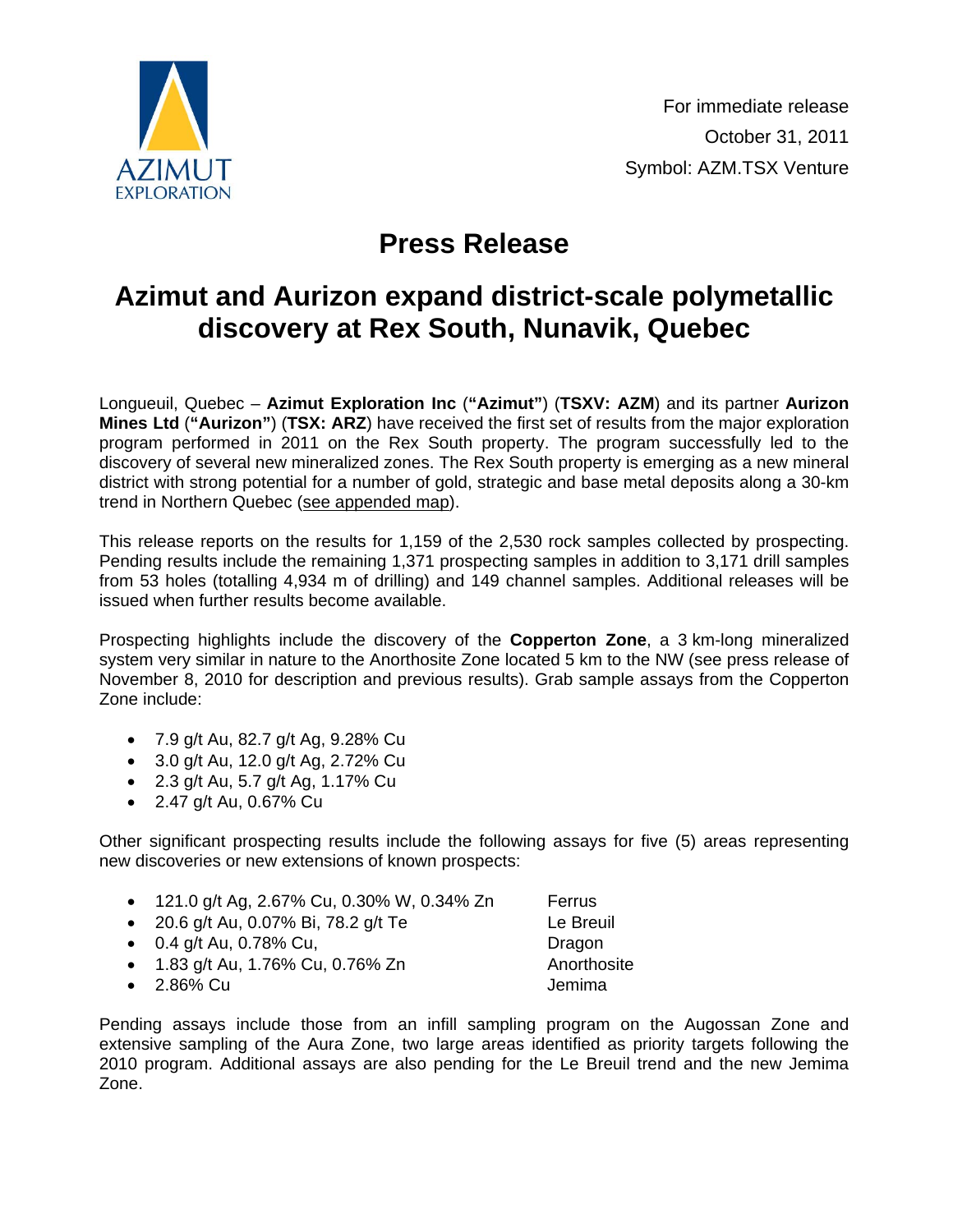Mineralized zones and prospects discovered since 2010 on the Rex South property collectively cover a trend at least 30 km long and can be categorized into three (3) main deposit types:

- **(1) Gold-silver-copper-tungsten related to granitic intrusions**: Three multi-kilometre mineralized zones (7-km-long **Augossan**, 4-km-long **Anorthosite,** 3-km long **Copperton**) and four prospects (**Pegor, Ferrus, Dragon, Le Breuil**) are located along, or close to the contact between a 15 km x 5 km ovoid-shaped, fluorite-bearing, granitic intrusion and volcanosedimentary host rocks. In addition to gold (Au), silver (Ag), copper (Cu) and tungsten (W), mineralization often includes highly anomalous values in bismuth (Bi), molybdenum (Mo), tin (Sn), tellurium (Te), rhenium (Re), beryllium (Be) and rubidium (Rb). A preliminary mineralogical study identified topaz in association with W, Sn, Bi and Mo mineralization. As well a second fluorite-bearing granitic intrusion was discovered on the property at the end of the 2011 program.
- **(2) Gold-only**: Located 7 km north of the Augossan Zone, the **Aura Zone** appears as a 300 m x 700 m mineralized zone with strong alteration, including tourmaline in veinlets or stockworks accompanied by silica and albite. The Aura Zone may represent the northern lateral extension of the Augossan-Anorthosite intrusion-related mineralized system.
- **(3) Iron Oxide Copper Gold ("IOCG")**: At least three distinct IOCG-type zones have been identified (**Sombrero**, **Impact** and **Jemima**), characterized by disseminated to semi-massive chalcopyrite associated with hematite occurring in veins, veinlets or as breccia cement, along with strong pervasive potassic alteration, silica, chlorite and epidote. Mineralization and related alteration clearly crosscut the Archean gneissic country rocks and this may indicate a late or post Archean age.

## **Summary of results by commodity**

The best assays from the current set of results are summarized below, according to commodity. It should be noted that grab samples are selective by nature and unlikely to represent average grades on the property. A more comprehensive description of the mineralized zones and prospects will be presented when all results, including drilling, become available.

- **Gold**: 71 samples returned grades above 0.1 g/t Au, including 17 samples ranging from **1.0 g/t to 20.6 g/t Au**
- **Silver:** 89 samples returned grades above 1.0 g/t Ag, including 11 samples ranging from **10.0 g/t to 121.0 g/t Ag**
- **Copper**: 79 samples returned grades above 0.1 % Cu, including 29 samples ranging from **0.5% to 9.28% Cu**
- **Tungsten**: 14 samples returned grades above 0.05 % W, including 8 samples ranging from **0.1% to 1.09% W**.

Several areas also returned significant values for the following commodities:

- **Bismuth**: 18 samples with values ranging from **100 to 732 ppm Bi**
- **Tin**: 26 samples with values ranging from **50 to 945 ppm Sn**
- **Molybdenum**: 13 samples with values ranging from **0.01% to 0.14% Mo**
- **Rubidium**: 43 samples with values ranging from **0.05% to 0.36% Rb**

In addition, significant values have been locally obtained for **tellurium** (up to 78.2 ppm Te), **rhenium** (up to 0.319 ppm Re), and **beryllium** (up to 325 ppm Be).